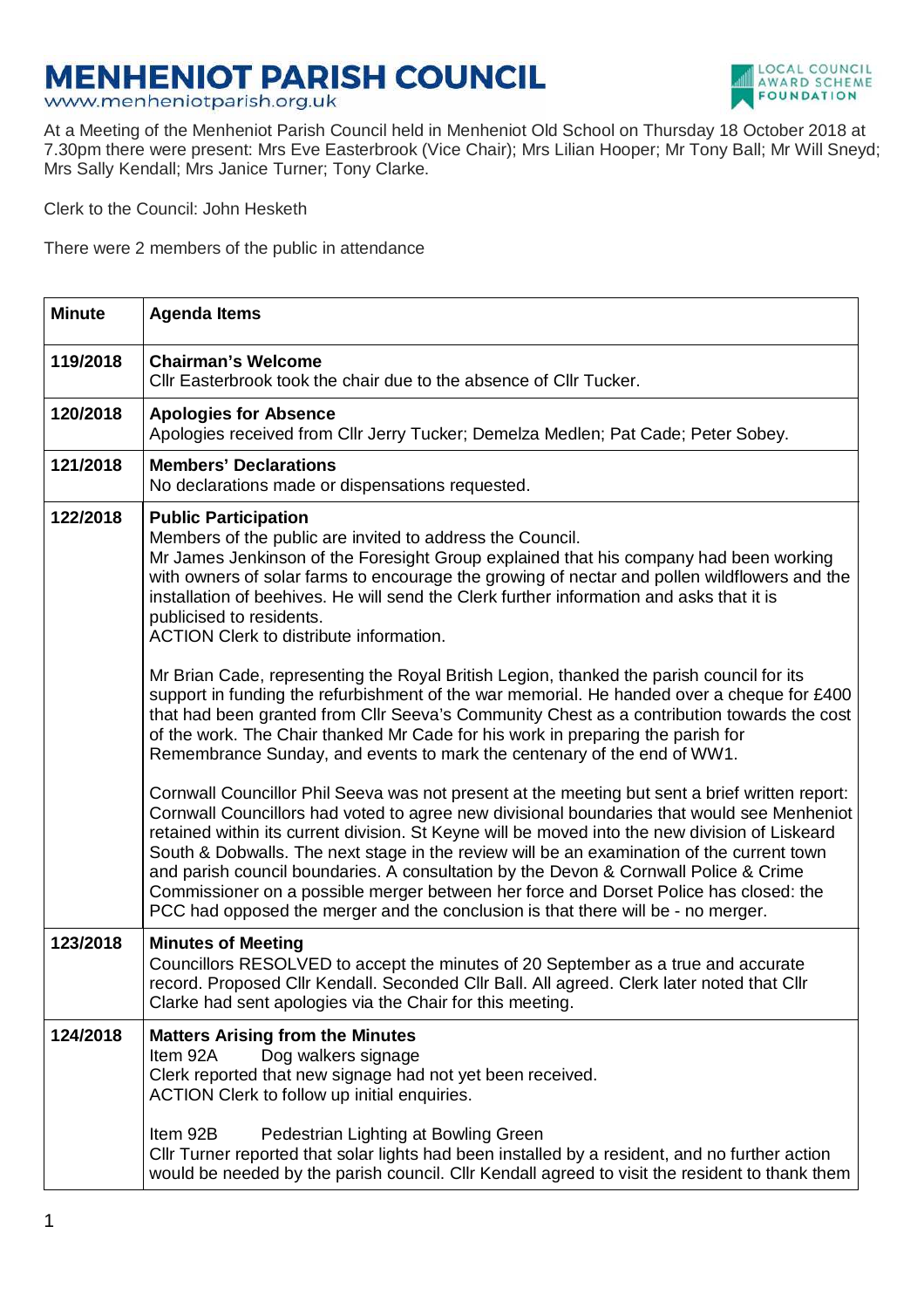|          | and offer a contribution to the cost of purchase. Councillors discussed additional lighting at<br>the footpath to Fourgates and by the tennis courts.<br>ACTION Clerk to investigate and report back to the November meeting with outline<br>proposals.                                                                                                                                                                                                                                                                                                                                                                                                                 |  |  |  |  |  |
|----------|-------------------------------------------------------------------------------------------------------------------------------------------------------------------------------------------------------------------------------------------------------------------------------------------------------------------------------------------------------------------------------------------------------------------------------------------------------------------------------------------------------------------------------------------------------------------------------------------------------------------------------------------------------------------------|--|--|--|--|--|
|          | 108<br>New town and parish council boundaries<br>Clerk reported that CALC (Cornwall Association of Local Councils) advised that any review<br>of boundaries would take place after new divisional boundaries had been signed off.                                                                                                                                                                                                                                                                                                                                                                                                                                       |  |  |  |  |  |
|          | 113B Weed spraying of French drain on playing field<br>Had been completed on 26 September.                                                                                                                                                                                                                                                                                                                                                                                                                                                                                                                                                                              |  |  |  |  |  |
|          | 114B Ongoing repairs to Hartmeade car park<br>Chair reported that the cost of removing the speed bump and overhanging trees would be<br>approximately £2,000 and that Cornwall Council did not have funds to enable the work.<br>Councillors agreed to submit a grant application to the Community Network Area in April<br>2019.                                                                                                                                                                                                                                                                                                                                       |  |  |  |  |  |
|          | Chair agreed to allow Cllr Clarke to bring forward his report on recent events on the council's<br>playing field. He reported that there had been several incidences of anti-social behaviour<br>around the children's play area. Deliberate damage had been caused to the surface beneath<br>the play equipment. He requested authority to purchase repair materials (agreed) and asked<br>for the Clerk's advice on what actions the parish council may take if there were further<br>incidents. Clerk explained that the parish council had no special powers to manage anti-<br>social behaviour, and any serious concerns should always be reported to the police. |  |  |  |  |  |
| 125/2018 | Correspondence<br>Report from SSE Lighting on annual maintenance<br>A<br>Councillors noted that all parish council lighting columns are in good condition and that no<br>additional maintenance is required.                                                                                                                                                                                                                                                                                                                                                                                                                                                            |  |  |  |  |  |
|          | Letter from Mr D Kemplen about maintenance of his allotment plot<br>B<br>Councillors noted the contents of Mr Kemplen's email and letter and directed him to their<br>previous determination of his complaint that was made in July 2017, and to his current<br>tenancy agreement. No further action will be taken.                                                                                                                                                                                                                                                                                                                                                     |  |  |  |  |  |
|          | С<br>Email from Cornwall Hospice Care requesting a donation<br>It was RESOLVED to agree a £100 donation. Proposed Cllr Turner. Seconded Cllr Clarke.<br>All agreed.                                                                                                                                                                                                                                                                                                                                                                                                                                                                                                     |  |  |  |  |  |
| 126/2018 | <b>Planning Matters</b><br>To agree the parish council's response to Cornwall Council consultations on new<br>A<br>planning applications received before the agenda was finalised.                                                                                                                                                                                                                                                                                                                                                                                                                                                                                      |  |  |  |  |  |
|          | Reference: PA18/07882<br>Location: The Old Toll House Plymouth Road Liskeard Cornwall PL14 3FH<br>Proposal: Listed Building Consent for the provision of 5 security lights to external<br>walls.                                                                                                                                                                                                                                                                                                                                                                                                                                                                        |  |  |  |  |  |
|          | It was RESOLVED to support the application. Proposed Cllr Clarke. Seconded Cllr Kendall.<br>All agreed. In making their decision, councillors took account of the guidelines issued by<br>Cornwall planners in assessing the criteria for protecting listed buildings and their special<br>character, and request that the proposals are considered against any possible adverse<br>impact the changes might have on the building's special character.                                                                                                                                                                                                                  |  |  |  |  |  |
|          | B<br>Any applications received by Cornwall Council by the time of the meeting. Information<br>only.                                                                                                                                                                                                                                                                                                                                                                                                                                                                                                                                                                     |  |  |  |  |  |
|          | A late notice to discharge conditions for application PA18/09660 has been received.<br>Councillors noted the documents for information.                                                                                                                                                                                                                                                                                                                                                                                                                                                                                                                                 |  |  |  |  |  |
|          | С<br>Planning applications approved by Cornwall Council.                                                                                                                                                                                                                                                                                                                                                                                                                                                                                                                                                                                                                |  |  |  |  |  |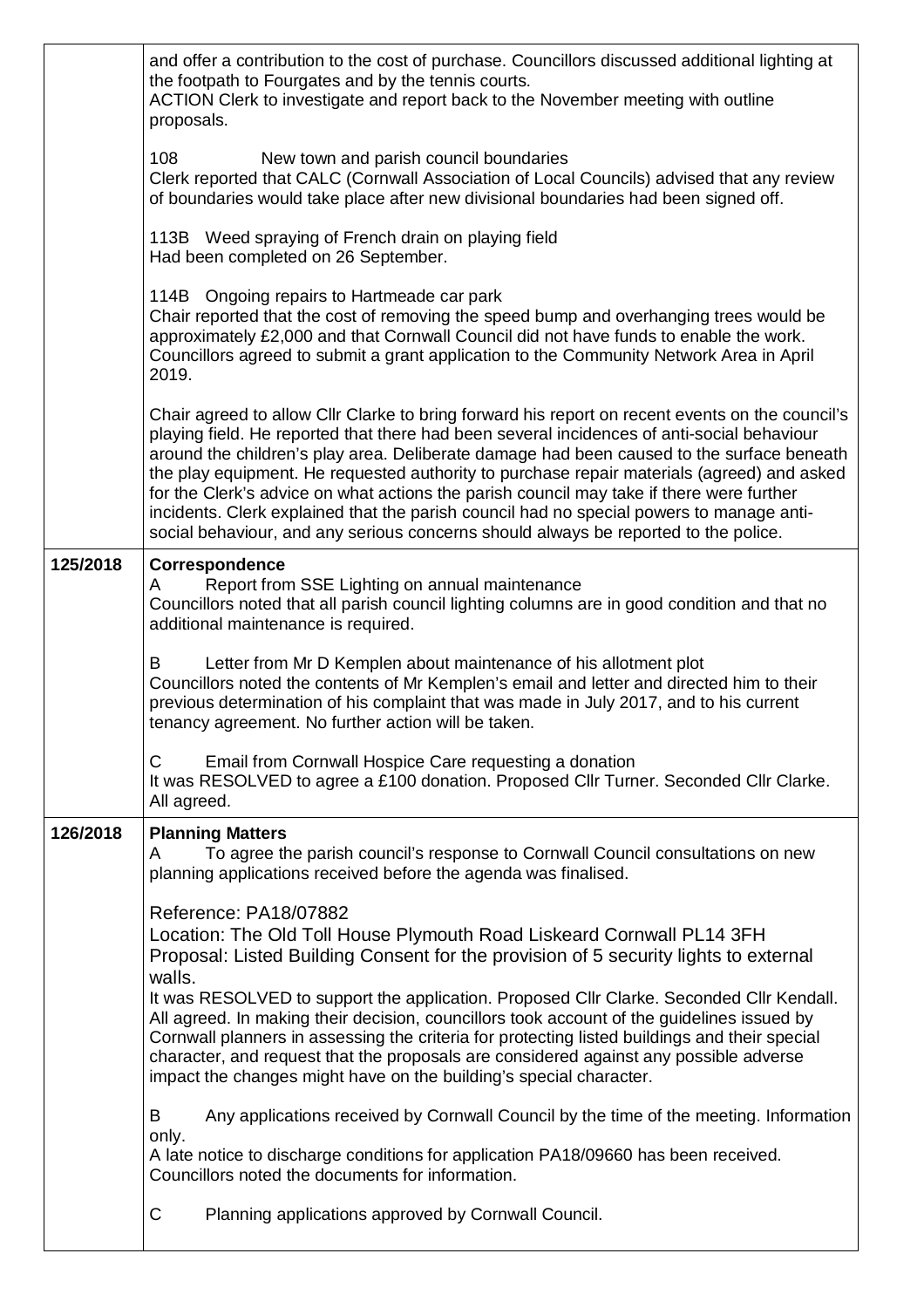|          | PA18/07110 APPROVED<br>Location: Williams Park Menheniot Liskeard Cornwall PL14 3PN<br>Proposal: Erection of replacement dwelling                                                                                                                                                                                                                                                                                                                  |                                     |                                |        |   |             |  |  |
|----------|----------------------------------------------------------------------------------------------------------------------------------------------------------------------------------------------------------------------------------------------------------------------------------------------------------------------------------------------------------------------------------------------------------------------------------------------------|-------------------------------------|--------------------------------|--------|---|-------------|--|--|
|          | PA18/07392 APPROVED<br>Location: South Trewint Farm Trewint Road Menheniot Liskeard Cornwall<br>Proposal: Construction of agricultural building (cattle rearing shed).                                                                                                                                                                                                                                                                             |                                     |                                |        |   |             |  |  |
|          | Reference: PA18/08739<br>Location: Land West Of A38 At South Treviddo Horningtops Liskeard Cornwall<br>Proposal: Non material amendment for seven smaller semi detached toilet facilities and one<br>fully accessible unit (application number PA14/05277 allowed on appeal<br>APP/00840/W/15/30004968 dated 21st January 2016 relates)<br>ACTION Clerk to invite planning officer and Cornwall Housing representative to the<br>November meeting. |                                     |                                |        |   |             |  |  |
|          | D<br>Planning applications refused by Cornwall Council or withdrawn by the applicant.<br>Information only. None.                                                                                                                                                                                                                                                                                                                                   |                                     |                                |        |   |             |  |  |
| 127/2018 | <b>Financial Matters</b><br>It was RESOLVED to approved the payment schedule and agree payment. Proposed<br>A<br>Cllr Turner. Seconded Cllr Sneyd. All agreed.                                                                                                                                                                                                                                                                                     |                                     |                                |        |   |             |  |  |
|          | Payments Schedule                                                                                                                                                                                                                                                                                                                                                                                                                                  |                                     | October 2018                   | Period | 7 |             |  |  |
|          | Date                                                                                                                                                                                                                                                                                                                                                                                                                                               | Payee                               | <b>Description</b>             | CQ     |   | £           |  |  |
|          | 24/09/2018                                                                                                                                                                                                                                                                                                                                                                                                                                         | Menheniot School Assn               | Donation                       | 1825   | £ | 100.00      |  |  |
|          | 01/10/2018                                                                                                                                                                                                                                                                                                                                                                                                                                         | AP Clarke                           | <b>Expenses</b>                | 1826   | £ | 11.80       |  |  |
|          | 18/10/2018                                                                                                                                                                                                                                                                                                                                                                                                                                         | <b>Playsafety Limited</b>           | Safety training                | 1827   | £ | 649.00      |  |  |
|          | 18/10/2018                                                                                                                                                                                                                                                                                                                                                                                                                                         | Rob Craig                           | Ground maintenance             | 1828   | £ | 680.00      |  |  |
|          | 18/10/2018                                                                                                                                                                                                                                                                                                                                                                                                                                         | Merrymeet & Pengover RA Maintenance |                                | 1829   | £ | 127.00      |  |  |
|          | 18/10/2018                                                                                                                                                                                                                                                                                                                                                                                                                                         | John Hesketh                        | CILCA exam fee                 | 1830   | £ | 125.00      |  |  |
|          | 18/10/2018                                                                                                                                                                                                                                                                                                                                                                                                                                         | John Hesketh                        | <b>Expenses</b>                | 1831   | £ | 123.78      |  |  |
|          | 29/10/2018                                                                                                                                                                                                                                                                                                                                                                                                                                         | John Hesketh                        | <b>Salary</b>                  | 1832   | £ | 423.80      |  |  |
|          | 29/10/2018                                                                                                                                                                                                                                                                                                                                                                                                                                         | <b>HMRC</b>                         | <b>PAYE</b>                    | 1833   | £ | 138.20      |  |  |
|          |                                                                                                                                                                                                                                                                                                                                                                                                                                                    |                                     |                                |        |   |             |  |  |
|          | All cheque payments today<br>£<br>2,378.58                                                                                                                                                                                                                                                                                                                                                                                                         |                                     |                                |        |   |             |  |  |
|          | B<br>Direct Bank Payment & Receipts. For information.<br><b>Bank Receipts Schedule</b>                                                                                                                                                                                                                                                                                                                                                             |                                     |                                |        |   |             |  |  |
|          |                                                                                                                                                                                                                                                                                                                                                                                                                                                    |                                     |                                |        |   |             |  |  |
|          | <b>Date</b><br>10/09/2018                                                                                                                                                                                                                                                                                                                                                                                                                          | Payer<br>Lloyds Bank                | <b>Description</b><br>Interest |        |   | £<br>3.21   |  |  |
|          | 10/09/2018                                                                                                                                                                                                                                                                                                                                                                                                                                         | <b>Cornwall Council</b>             | Precept & CTS                  |        | £ | 13,101.07   |  |  |
|          | 30/09/2018                                                                                                                                                                                                                                                                                                                                                                                                                                         | <b>Cornwall Council</b>             | Interest                       |        | £ | 37.16       |  |  |
|          |                                                                                                                                                                                                                                                                                                                                                                                                                                                    |                                     |                                |        |   |             |  |  |
|          | All bank receipts this period                                                                                                                                                                                                                                                                                                                                                                                                                      |                                     |                                |        |   | £ 13,141.44 |  |  |
|          | $\mathsf{C}$<br><b>Bank Reconciliation.</b><br>At the close of business on 30 September, the parish council showed a balance of<br>£106,275.21 in its accounts. This includes the first payment of interest from the Cornwall<br>Council deposit account.<br>D<br>Cllr Sneyd reviewed a sample of bank payments from the previous month                                                                                                            |                                     |                                |        |   |             |  |  |
|          |                                                                                                                                                                                                                                                                                                                                                                                                                                                    |                                     |                                |        |   |             |  |  |
| 128/2018 | <b>Councillors' Reports</b><br><b>Cllr Eve Easterbrook</b><br>A<br>Reported that the draft Bolitho Farm demand study report had been reviewed at a recent<br>stakeholder meeting. The conclusion was that there was a high level of support for the<br>proposal to create an agri-hub on the site. The draft is currently being finalised and will be<br>published before the end of the month.                                                    |                                     |                                |        |   |             |  |  |